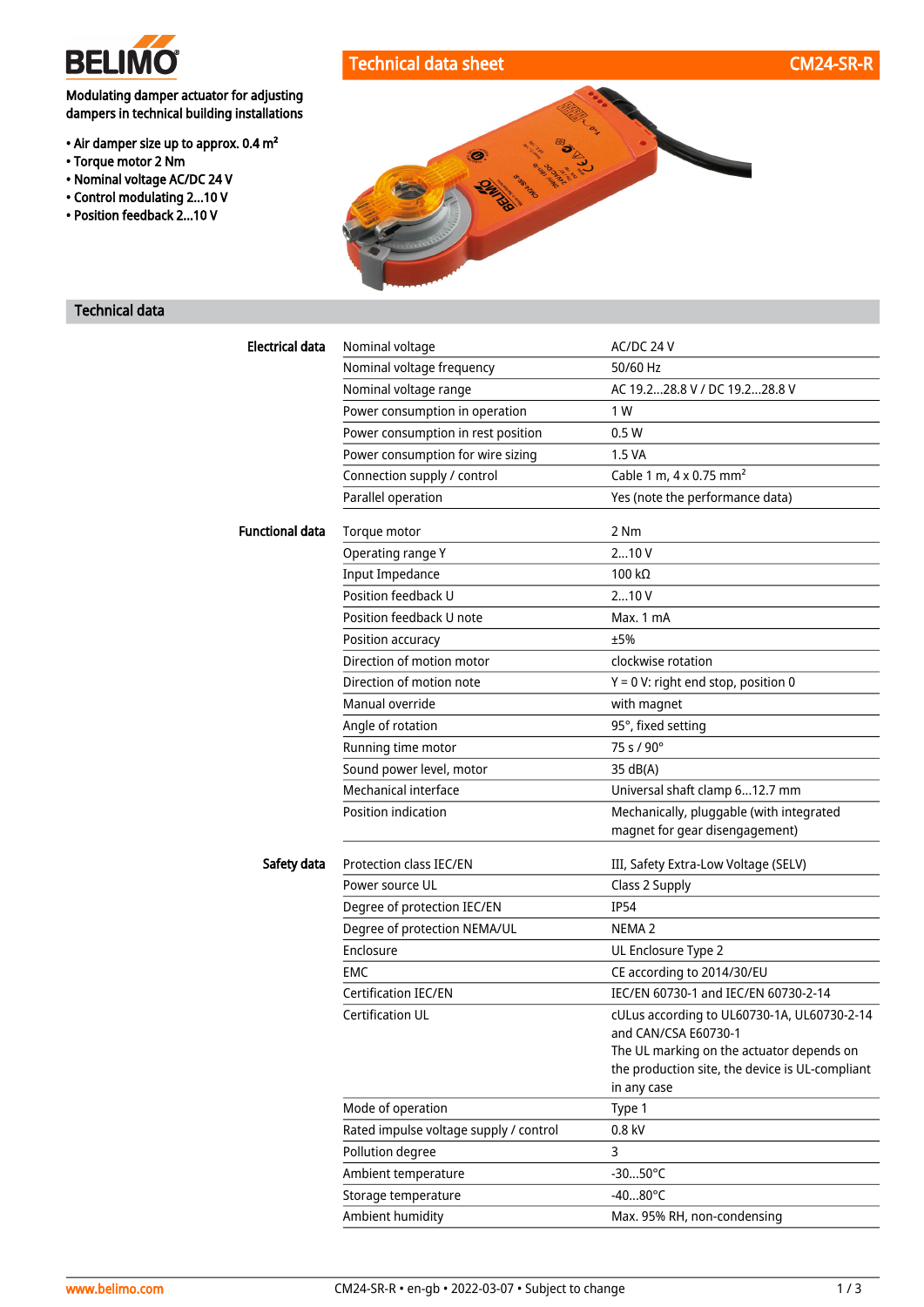

Technical data sheet CM24-SR-R

Safety data Servicing maintenance-free

Weight Weight **1.28 kg** 

Safety notes

|                              | • This device has been designed for use in stationary heating, ventilation and air-conditioning<br>systems and must not be used outside the specified field of application, especially in aircraft or<br>in any other airborne means of transport.<br>• Outdoor application: only possible in case that no (sea) water, snow, ice, insolation or<br>aggressive gases interfere directly with the device and that it is ensured that the ambient<br>conditions remain within the thresholds according to the data sheet at any time.<br>• Only authorised specialists may carry out installation. All applicable legal or institutional<br>installation regulations must be complied during installation.<br>• The mechanical end stops for limiting the angle of rotation may only be removed for<br>adjustment. They must always be mounted during operation.<br>• The device may only be opened at the manufacturer's site. It does not contain any parts that<br>can be replaced or repaired by the user.<br>• Cables must not be removed from the device.<br>• To calculate the torque required, the specifications supplied by the damper manufacturers<br>concerning the cross-section, the design, the installation situation and the ventilation<br>conditions must be observed.<br>• The device contains electrical and electronic components and must not be disposed of as<br>household refuse. All locally valid regulations and requirements must be observed. |
|------------------------------|-----------------------------------------------------------------------------------------------------------------------------------------------------------------------------------------------------------------------------------------------------------------------------------------------------------------------------------------------------------------------------------------------------------------------------------------------------------------------------------------------------------------------------------------------------------------------------------------------------------------------------------------------------------------------------------------------------------------------------------------------------------------------------------------------------------------------------------------------------------------------------------------------------------------------------------------------------------------------------------------------------------------------------------------------------------------------------------------------------------------------------------------------------------------------------------------------------------------------------------------------------------------------------------------------------------------------------------------------------------------------------------------------------------------------------------------------------------------------------|
| <b>Product features</b>      |                                                                                                                                                                                                                                                                                                                                                                                                                                                                                                                                                                                                                                                                                                                                                                                                                                                                                                                                                                                                                                                                                                                                                                                                                                                                                                                                                                                                                                                                             |
| Mode of operation            | The actuator is connected with a standard modulating signal of 010 V and drives to the<br>position defined by the control signal. Measuring voltage U serves for the electrical display of<br>the damper position 0.5100% and as control signal for other actuators.                                                                                                                                                                                                                                                                                                                                                                                                                                                                                                                                                                                                                                                                                                                                                                                                                                                                                                                                                                                                                                                                                                                                                                                                        |
| Simple direct mounting       | The actuator is mounted directly on the damper shaft ( $\varnothing$ 612.7 mm) with a universal shaft<br>clamp and then secured with the anti-rotation clip, to prevent it from rotating.<br>The anti-rotation clip Z-ARCM is included in the scope of delivery.                                                                                                                                                                                                                                                                                                                                                                                                                                                                                                                                                                                                                                                                                                                                                                                                                                                                                                                                                                                                                                                                                                                                                                                                            |
| <b>Manual override</b>       | Manual override with magnet possible (the gear is disengaged as long as the magnet adheres<br>to the magnet symbol). The magnet for gear disengagement is integrated in the position<br>indication.                                                                                                                                                                                                                                                                                                                                                                                                                                                                                                                                                                                                                                                                                                                                                                                                                                                                                                                                                                                                                                                                                                                                                                                                                                                                         |
| Adjustable angle of rotation | Adjustable angle of rotation with mechanical end stops.                                                                                                                                                                                                                                                                                                                                                                                                                                                                                                                                                                                                                                                                                                                                                                                                                                                                                                                                                                                                                                                                                                                                                                                                                                                                                                                                                                                                                     |
| High functional reliability  | The actuator is overload protected, requires no limit switches and automatically stops when the<br>end stop is reached.                                                                                                                                                                                                                                                                                                                                                                                                                                                                                                                                                                                                                                                                                                                                                                                                                                                                                                                                                                                                                                                                                                                                                                                                                                                                                                                                                     |
| Hidden synchronisation       | If the actuator drives to the lower end stop during ongoing operation, it performs a<br>synchronisation of the positioning signal at DC 2 V. This ensures that the signal range also<br>corresponds to the effective functional range in ongoing operation. The bottom end stop is<br>actively approached as soon as the positioning signal is <dc 2.1="" actuator="" drives="" the="" the<br="" to="" v.="">new specified position as soon as the positioning signal is once again &gt;DC 2.3 V.</dc>                                                                                                                                                                                                                                                                                                                                                                                                                                                                                                                                                                                                                                                                                                                                                                                                                                                                                                                                                                      |

### Accessories

| <b>Mechanical accessories</b> | <b>Description</b>                                      | <b>Type</b> |
|-------------------------------|---------------------------------------------------------|-------------|
|                               | Anti-rotation clip, Multipack 20 pcs.                   | Z-ARCM      |
|                               | Gear disengagement magnet, Multipack 20 pcs.            | Z-MA        |
|                               | Position indicator, Multipack 20 pcs.                   | Z-PICM      |
|                               | End stop clip, Multipack 20 pcs.                        | Z-ESCM      |
|                               | Shaft extension 170 mm Ø10 mm for damper shaft Ø 616 mm | AV6-20      |